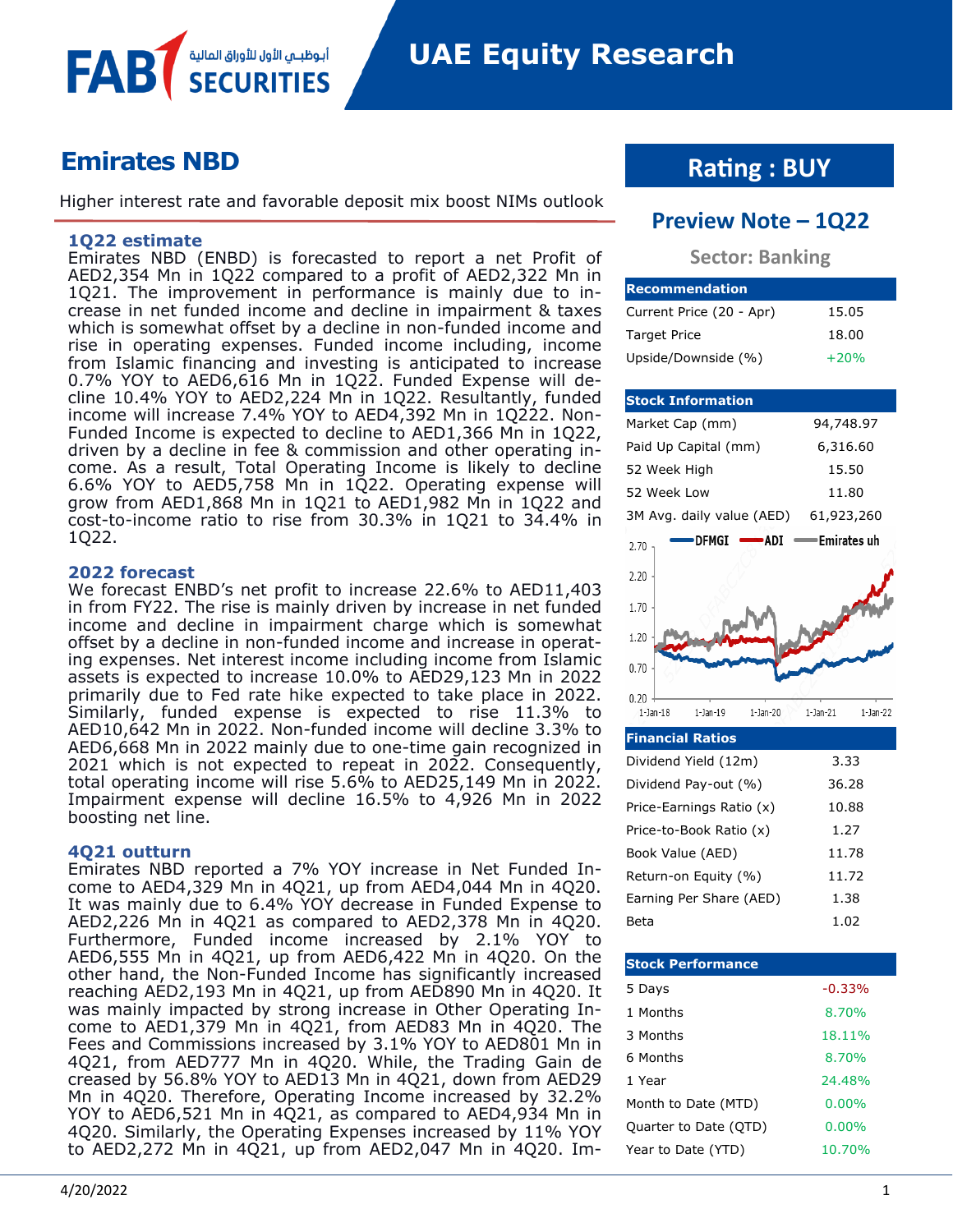

pairments increased by 38.4% YOY to AED2,179 Mn in 4Q21 as compared to AED1,575 Mn in 4Q20. Due to the abovementioned changes, the Net Profit increased strongly by 52.9% YOY to AED2,012 Mn in 4Q21, up from AED1,316 Mn in 4Q20.

#### **Target price and recommendation**

We maintain BUY rating on Emirates NBD (ENBD) with a revised target price of AED 18.00. The revision in target price is mainly due to increase in profit estimate for 2022-24 as we expect the bank to benefit in a rising interest rate scenario. The bank balance sheet is positively geared in a rising interest rate scenario. This means greater amount of assets priced at a higher rate as compared to liabilities benefitting NIMs. The bank deposit mix also improved in FY2021 with AED38 Bn increase in CASA deposits replacing high-cost time deposits. This too positions ENBD well in a rising interest rate scenario. ENBD is also expected to benefit from economic recovery in UAE and higher oil prices. We expect ENBD to gain from demand of credit from corporate sector which is sluggish now. We expect non-performing to witness a moderate decline going forward and provisioning to decline helping net line. Provisioning buffer also shield bank from any rise in loan losses. Given all these aforementioned factors, we maintain our positive rating on the stock.

#### **ENBD - Relative valuation**

| (at CMP)           | 2018 | 2019 | 2020  | 2021  | 2022F |
|--------------------|------|------|-------|-------|-------|
| P/E(x)             | 8.85 | 8.96 | 15.06 | 10.91 | 8.34  |
| P/B(x)             | 1.74 | 1.32 | 1.28  | 1.28  | 1.17  |
| Dividend Yield (%) | 2.66 | 2.66 | 2.66  | 3.32  | 4.32  |

*FABS Estimates & Co Data*

#### **ENBD - P&L**

| AED mm                         | 1Q21     | 4Q21     | 1Q22F    | YOY Ch    | QOQ Ch   | 2021     | 2022F     | Change   |
|--------------------------------|----------|----------|----------|-----------|----------|----------|-----------|----------|
| Funded income                  | 6,570    | 6,555    | 6,616    | 0.9%      | 0.7%     | 26,486   | 29,123    | 10.0%    |
| Funded expenses                | $-2,482$ | $-2,226$ | $-2,224$ | $-0.1%$   | $-10.4%$ | $-9,561$ | $-10,642$ | 11.3%    |
| <b>Net funded income</b>       | 4,088    | 4,329    | 4,392    | 1.5%      | 7.4%     | 16,925   | 18,481    | 9.2%     |
| Fees and commissions           | 1,102    | 801      | 824      | 2.8%      | $-25.2%$ | 3,836    | 3,942     | 2.8%     |
| Trading gain/(loss)            | 60       | 13       | 10       | $-21.3%$  | $-83.3%$ | 151      | 102       | $-32.4%$ |
| Other operating income, net    | 914      | 1,379    | 532      | $-61.4%$  | $-41.8%$ | 2,910    | 2,624     | $-9.8%$  |
| <b>Total non-funded income</b> | 2,075    | 2,193    | 1,366    | $-37.7%$  | $-34.2%$ | 6,897    | 6,668     | $-3.3%$  |
| <b>Total operating income</b>  | 6,163    | 6,521    | 5,758    | $-11.7\%$ | $-6.6%$  | 23,822   | 25,149    | 5.57%    |
| Operating expenses             | $-1,868$ | $-2,272$ | $-1,982$ | $-12.8%$  | 6.1%     | $-7,992$ | $-8,102$  | 1.4%     |
| <b>Pre provision profit</b>    | 4,296    | 4,249    | 3,776    | $-11.1%$  | $-12.1%$ | 15,830   | 17,047    | 7.7%     |
| Impairment                     | $-1,763$ | $-2,179$ | $-1,342$ | $-38.4%$  | $-23.9%$ | -5,899   | $-4,926$  | $-16.5%$ |
| PBT                            | 2,542    | 2,070    | 2,434    | 17.6%     | $-4.2%$  | 9,910    | 12,121    | 22.3%    |
| <b>TAX</b>                     | $-220$   | -54      | $-80$    | 48.2%     | $-63.3%$ | -604     | $-718$    | 18.8%    |
| <b>Net profit</b>              | 2,322    | 2,012    | 2,354    | 17.0%     | 1.4%     | 9,298    | 11,403    | 22.6%    |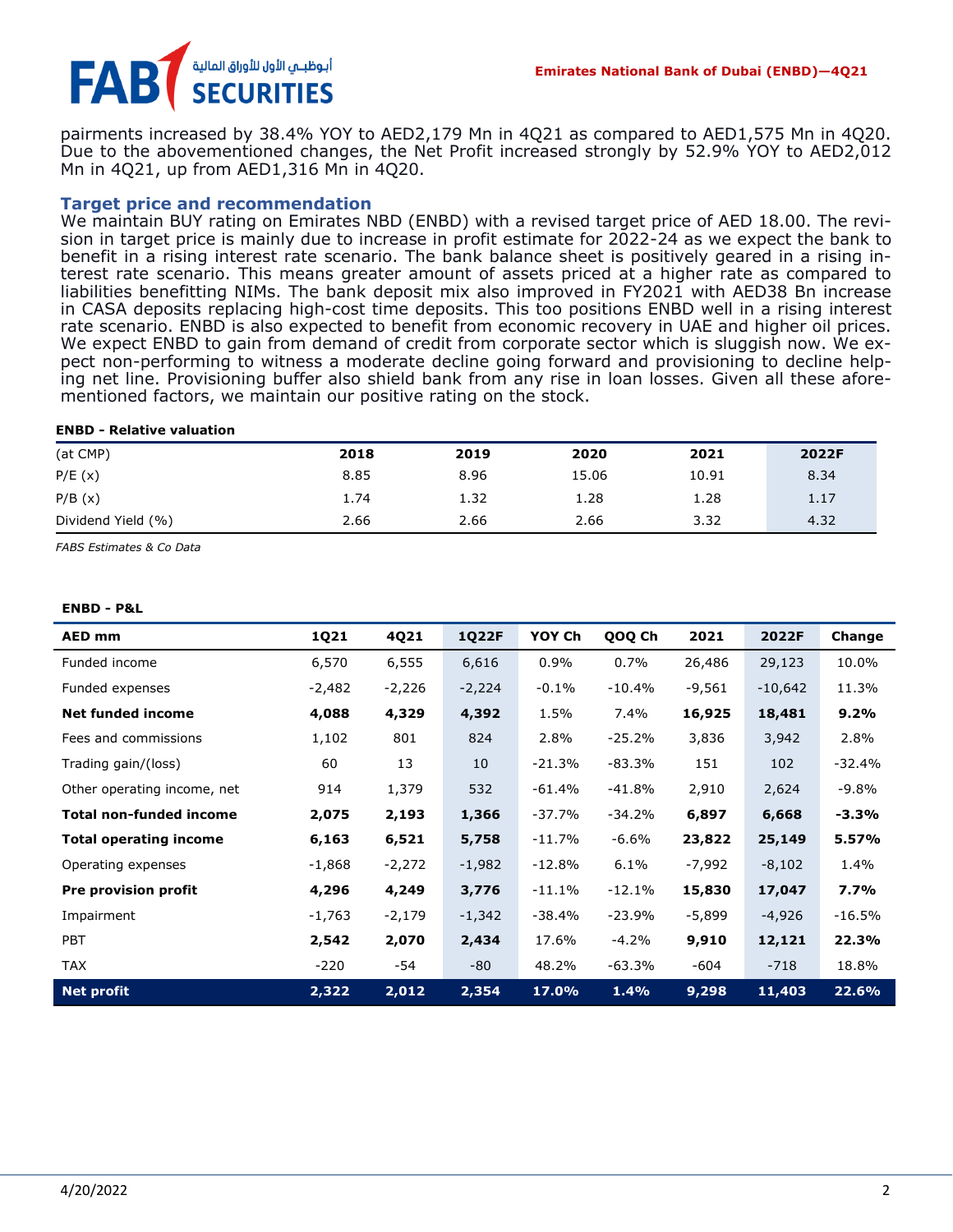

| <b>ENBD - P&amp;L KPI</b> |             |       |             |          |        |       |       |        |
|---------------------------|-------------|-------|-------------|----------|--------|-------|-------|--------|
| AED mm                    | <b>1Q21</b> | 4Q21  | <b>1Q22</b> | YOY Ch   | QOQ Ch | 2021  | 2022F | Change |
| Net FI/OI                 | 66.3%       | 66.4% | 76.3%       | 990      | 994    | 71.0% | 73.5% | 244    |
| NIM                       | 2.8%        | 2.7%  | 2.8%        | 3        | -6     | 2.9%  | 3.1%  | 17     |
| NIS                       | 3.0%        | 2.8%  | 2.9%        | 2        | $-20$  | 2.9%  | 3.1%  | 20     |
| Fees & comms/OI           | 17.9%       | 12.3% | 14.3%       | 202      | $-356$ | 16.1% | 15.7% | $-43$  |
| Other operating income/OI | 14.8%       | 21.1% | 9.2%        | $-1,190$ | $-558$ | 12.2% | 10.4% | $-178$ |
| Trading/OI                | 1.0%        | 0.2%  | 0.2%        | $-2$     | -80    | 0.6%  | 0.4%  | $-23$  |
| Cost to income            | 30.3%       | 34.8% | 34.4%       | $-42$    | 412    | 33.5% | 32.2% | $-133$ |
| Impairment/PPP            | 41.0%       | 51.3% | 35.5%       | $-1,574$ | $-550$ | 37.3% | 28.9% | $-837$ |
| NP/OI                     | 8.6%        | 2.6%  | 3.3%        | 68       | $-533$ | 6.1%  | 5.9%  | $-17$  |
| <b>ROAE</b>               | 37.7%       | 30.8% | 40.9%       | 1,003    | 321    | 39.0% | 45.3% | 631    |
| <b>ROAA</b>               | 12.8%       | 10.7% | 12.5%       | 177      | -39    | 12.7% | 14.3% | 162    |

*FABS estimate & Co Data*

| <b>ENBD- Key BS Items</b> |          |         |         |         |         |         |
|---------------------------|----------|---------|---------|---------|---------|---------|
| AED mm                    | 1Q21     | 2021    | 3021    | 4021    | 1022    | YOY Ch  |
| <b>Net advances</b>       | 436,102  | 438,227 | 438,318 | 422,272 | 424,384 | $-2.7%$ |
| QOQ Change                | $-1.7%$  | 0.5%    | $0.0\%$ | $-3.7%$ | 0.5%    |         |
| <b>Total assets</b>       | 695,059  | 693,783 | 699,067 | 687,437 | 688,812 | $-0.9%$ |
| QOQ Change                | $-0.4\%$ | $-0.2%$ | 0.8%    | $-1.7%$ | 0.2%    |         |
| <b>Customer deposits</b>  | 459,092  | 457,886 | 466,508 | 456,484 | 457,397 | $-0.4%$ |
| QOQ Change                | $-1.1\%$ | $-0.3%$ | 1.9%    | $-2.1%$ | 0.2%    |         |
| <b>Total equity</b>       | 72,288   | 74,445  | 76,232  | 74,391  | 76,745  | 6.2%    |
| QOQ Change                | $0.0\%$  | $3.0\%$ | 2.4%    | $-2.4%$ | $3.2\%$ |         |

*FABS estimate & Co Data*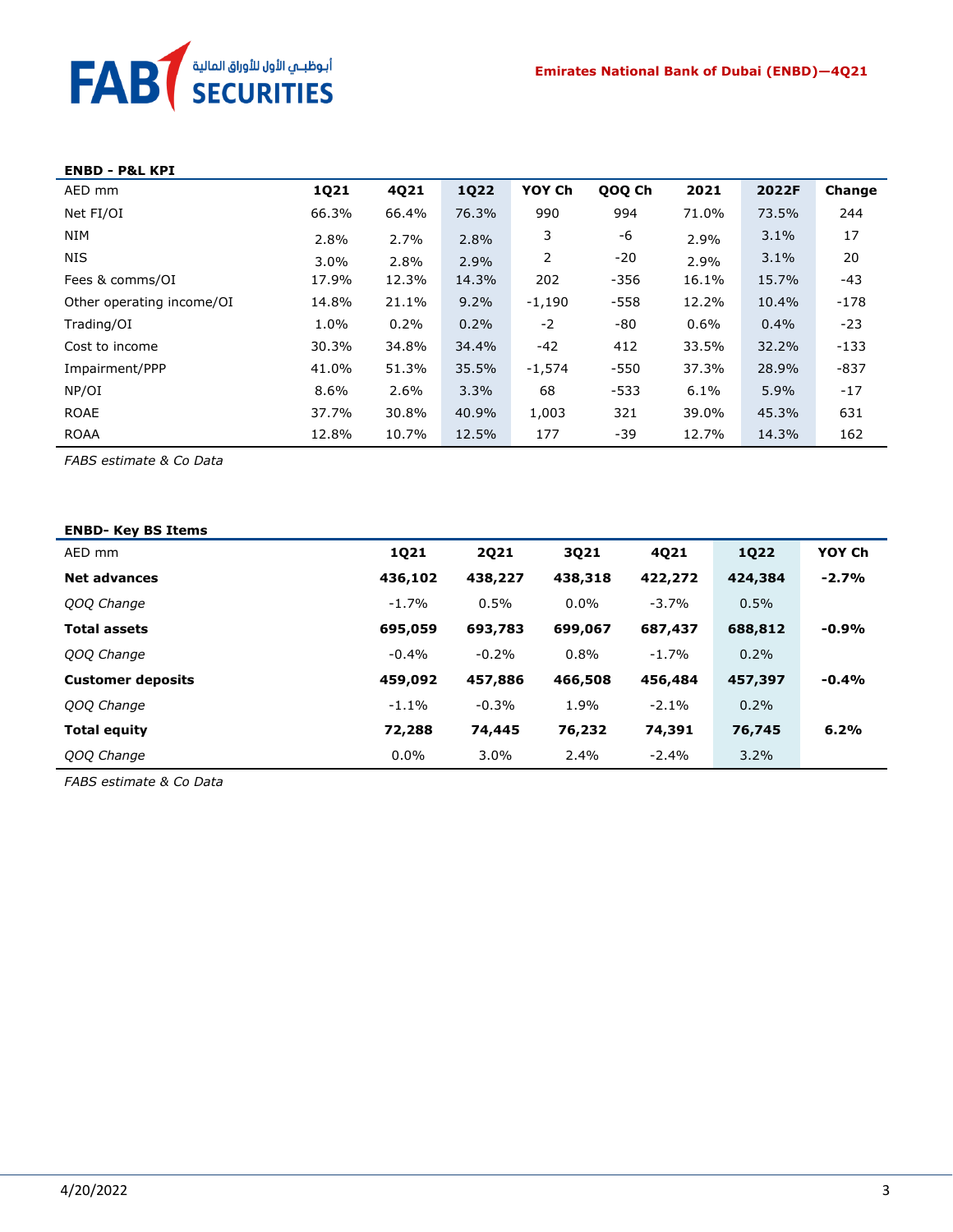

#### **Research Rating Methodology:**

| Rating        | Upside/Downside potential    |
|---------------|------------------------------|
| <b>BUY</b>    | Higher than $+15%$           |
| ACCUMULATE    | Between $+10\%$ to $+15\%$   |
| <b>HOLD</b>   | Lower than $+10\%$ to $-5\%$ |
| <b>REDUCE</b> | Between -5% to -15%          |
| <b>SELL</b>   | Lower than -15%              |

#### **FAB Securities Contacts:**

### **Research Analysts**

| Ahmad Banihani                            | +971-2-6161629                           | ahmad.banihani@Bankfab.com |
|-------------------------------------------|------------------------------------------|----------------------------|
| <b>Sales &amp; Execution</b>              |                                          |                            |
| Abu Dhabi Head Office                     |                                          |                            |
| <b>Trading Desk</b>                       | $+971 - 2 - 6161700/1$<br>+971-2-6161777 | Online Trading Link        |
| Institutional Desk<br>Sales and Marketing | +971-4-4245765<br>+971-2-6161703         |                            |
|                                           |                                          |                            |

### **DISCLAIMER**

This report has been prepared by FAB Securities (FABS), which is authorised by the UAE Securities and Commodities Authority, licensing registration number 604002, and is a member of the Abu Dhabi Securities Exchange and Dubai Financial Market. The information, opinions and materials contained in this report are provided for information purposes only and are not to be used, construed, or considered as an offer or the solicitation of an offer or recommendation to sell or to buy or to subscribe for any investment security or other financial instrument. The information, opinions and material in this report have been obtained and derived from publicly available information and other sources considered reliable without being independently verified for their accuracy or completeness. FABS gives no representation or warranty, express or implied, as to the accuracy and completeness of information and opinions expressed in this report. Opinions expressed are current as of the original publication date appearing on the report only and the information, including the opinions contained herein, are subject to change without notice. FABS is under no obligation to update this report. The investments referred to in this report might not be suitable for all recipients. Recipients should not base their investment decisions on this report and should make their own investigations, and obtain independent advice, as appropriate. Any loss or other consequences arising from the uses of material contained in this report shall be the sole and exclusive responsibility of the recipient and FABS accepts no liability for any such loss or consequence. The value of any investment could fall as well as rise and the investor may receive less than the original amount invested. Some investments mentioned in this report might not be liquid investments, which could be difficult to realise in cash. Some investments discussed in this report could be characterised by high level of volatility, which might result in loss. FABS owns the intellectual property rights and any other material contained in this report. No part of this report may be reproduced, utilised or modified in any form either in whole or in part or by any electronic, mechanical or other means, now known or hereafter invented, including photocopying and recording, or stored in any retrieval system without the prior consent of FABS in writing. While utmost care has been taken to ensure that the information provided is accurate and correct, neither FABS, nor its employees shall, in any way, be responsible for the contents. By accepting this document, the recipient agrees he/she has read the above disclaimer and to be bound by the foregoing limitations/ restrictions.